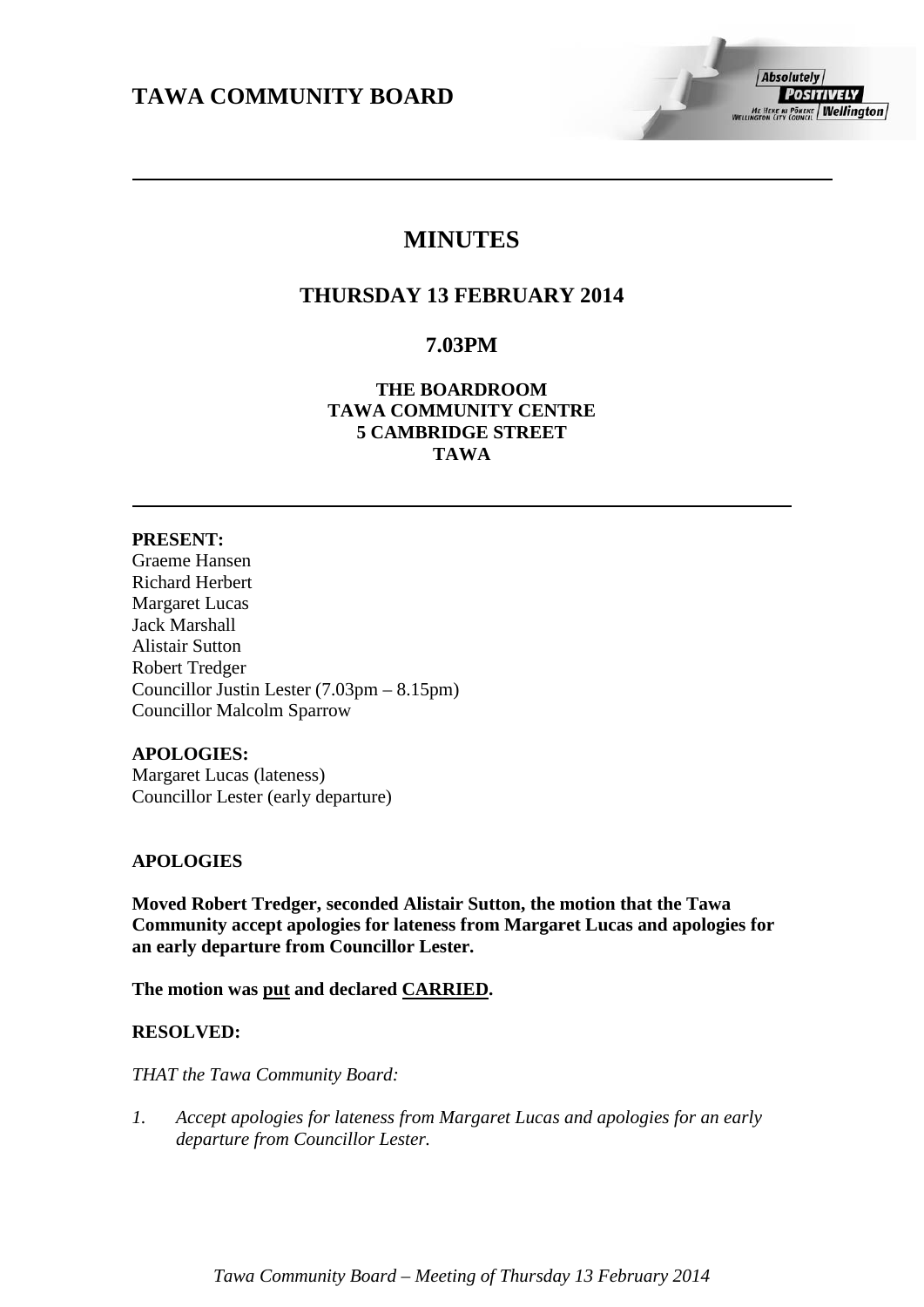## **CONFIRMATION OF MINUTES**

**Moved Robert Tredger, seconded Graeme Hansen, the motion that the Tawa Community Board approve the minutes of the meeting held on Thursday 12 December 2013 having been circulated, be taken as an accurate record of that meeting.**

**The motion was put and declared CARRIED.**

## **RESOLVED:**

*THAT the Tawa Community Board:*

*1. Approve the minutes of the meeting held on Thursday 12 December 2013 having been circulated, be taken as an accurate record of that meeting.*

## **CONFLICT OF INTEREST DECLARATIONS**

## **NOTED:**

There were no conflicts of interest declared.

## **PUBLIC PARTICIPATION**

#### **NOTED:**

There was no public participation.

## **POLICING IN TAWA** (ORAL REPORT)

#### **NOTED:**

Tawa Community Constable - Constable Mel Clancey was in attendance for this item. She updated the Board on policing in Tawa.

## **COMMUNITY SPEAKER (**ORAL REPORT)

#### **NOTED:**

Bruce Murray – Chair of the Tawa Historical Society addressed the meeting regarding the proposed war memorial in Tawa. The Board are supportive of the project.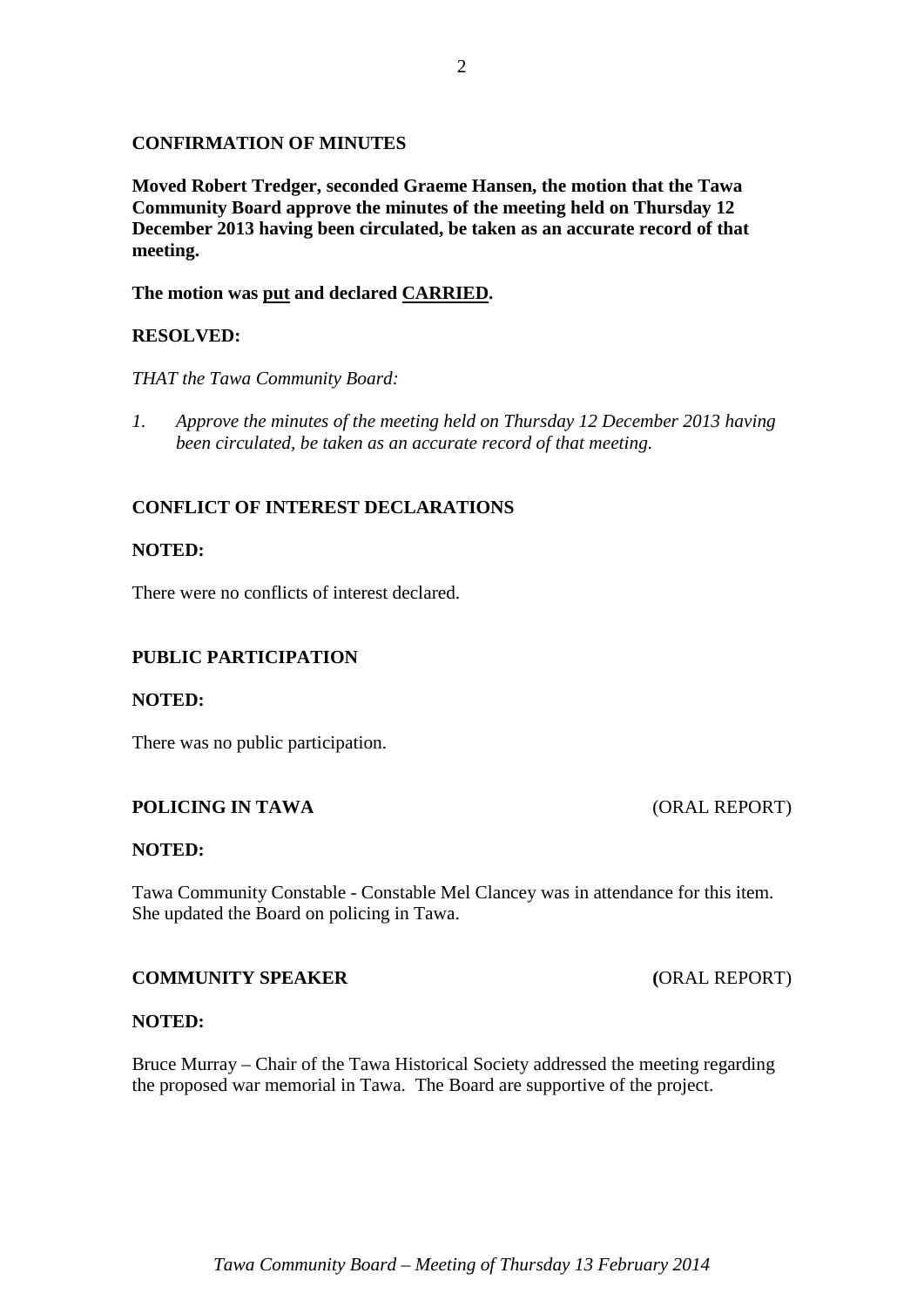## **ORDER OF BUSINESS**

## **NOTED:**

The Chair advised that he would be taking Report 4 – New Zealand Transport Agency Briefing next.

## **NEW ZEALAND TRANSPORT AGENCY BRIEFING (**ORAL REPORT)

## **NOTED:**

Jo Draper - Principal Transport Planner, Rod James – State Highway Manager with NZTA were in attendance for this item. They were accompanied by Linda Chamberlain - Resource Management Consultant and Len Wiles – Civil Engineer with Opus New Zealand. The Board are concerned at the lack of notification with affected residents.

(Councillor Lester left the meeting at 8.15pm.)

## **GREATER WELLINGTON REGIONAL COUNCIL (**ORAL REPORT) **UPDATE/BRIEFING**

## **NOTED:**

Greater Wellington Regional Council Principal Advisor Strategic Planning - Paul Kos and Regional Councillors Jenny Brash and Barbara Donaldson were in attendance for this item. They talked with the Board on what the Regional Council does and various issues that the Council will be working on over the next 12 months. The provision of park and ride facilities is of particular interest to the Board.

## **DISPOSAL – 177 BING LUCAS DRIVE, TAKAPU VALLEY**

Report of Paul Davidson – Property Advisor, Property Services. (REPORT 5)

## **NOTED:**

Paul Davidson – Property Advisor and Mike Oates – Open Space and Recreation Planning Manager were in attendance for this item.

## **Moved Robert Tredger, seconded Alistair Sutton, the substantive motion with a new recommendation 3.**

THAT the Tawa Community Board:

New 3. Supports the proposal and requests that Wellington City Council does not finalise the sale until access is secured.

## **The substantive motion with the new recommendation 3 was put and declared CARRIED.**

*Tawa Community Board – Meeting of Thursday 13 February 2014*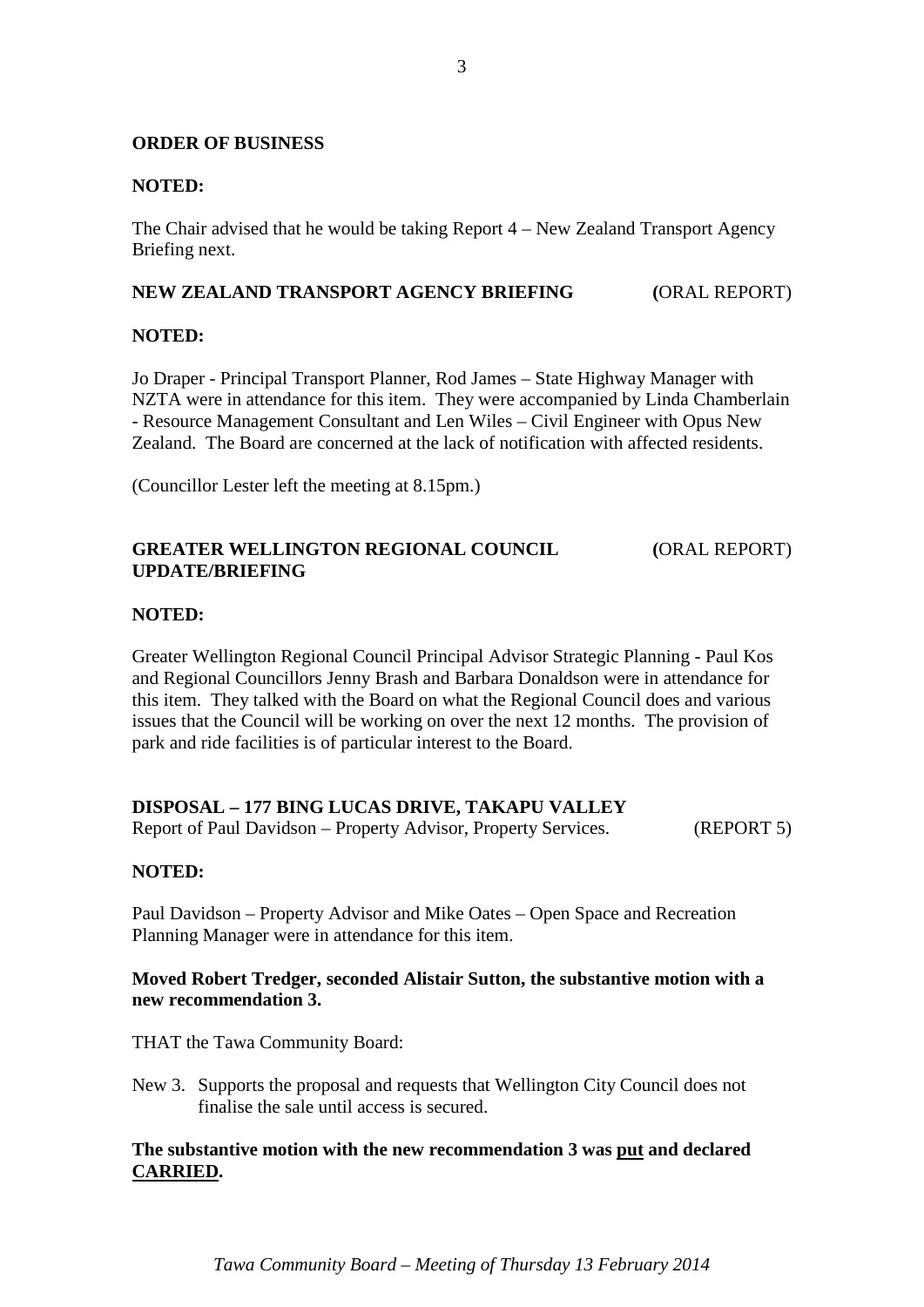## **RESOLVED:**

*THAT the Tawa Community Board:*

- *1. Receive the information.*
- *2. Endorse the recommendations contained in the report to be considered by the Environment Committee at the meeting of 20 March 2014, and provide feedback to be included in the report if necessary.*
- *3. Supports the proposal and requests that Wellington City Council does not finalise the sale until access is secured.*

## **NOTED:**

The resolution differs from the recommendations in the officer's report as follows:

The Community Board added the text in **bold**.

## **EASEMENT – 80 DAVIDSON CRESCENT, TAWA**

Report of Brett Smith - Property Advisor, Property Services. (REPORT 6)

## **NOTED:**

Paul Davidson – Property Advisor and Mike Oates – Open Space and Recreation Planning Manager were in attendance for this item.

## **Moved Robert Tredger, seconded Richard Herbert, the substantive motion with a new recommendation 3.**

THAT the Tawa Community Board:

New 3. Requests that the issues of broken pipes on the walkway steps be addressed at the time of work.

## **The substantive motion with the new recommendation 3 was put and declared CARRIED.**

## **RESOLVED:**

*THAT the Tawa Community Board:*

- *1. Receive the information.*
- *2. Endorse the recommendations contained in the report to be considered by the Environment Committee at the meeting of 20 March 2014, and provide feedback to be included in the report if necessary.*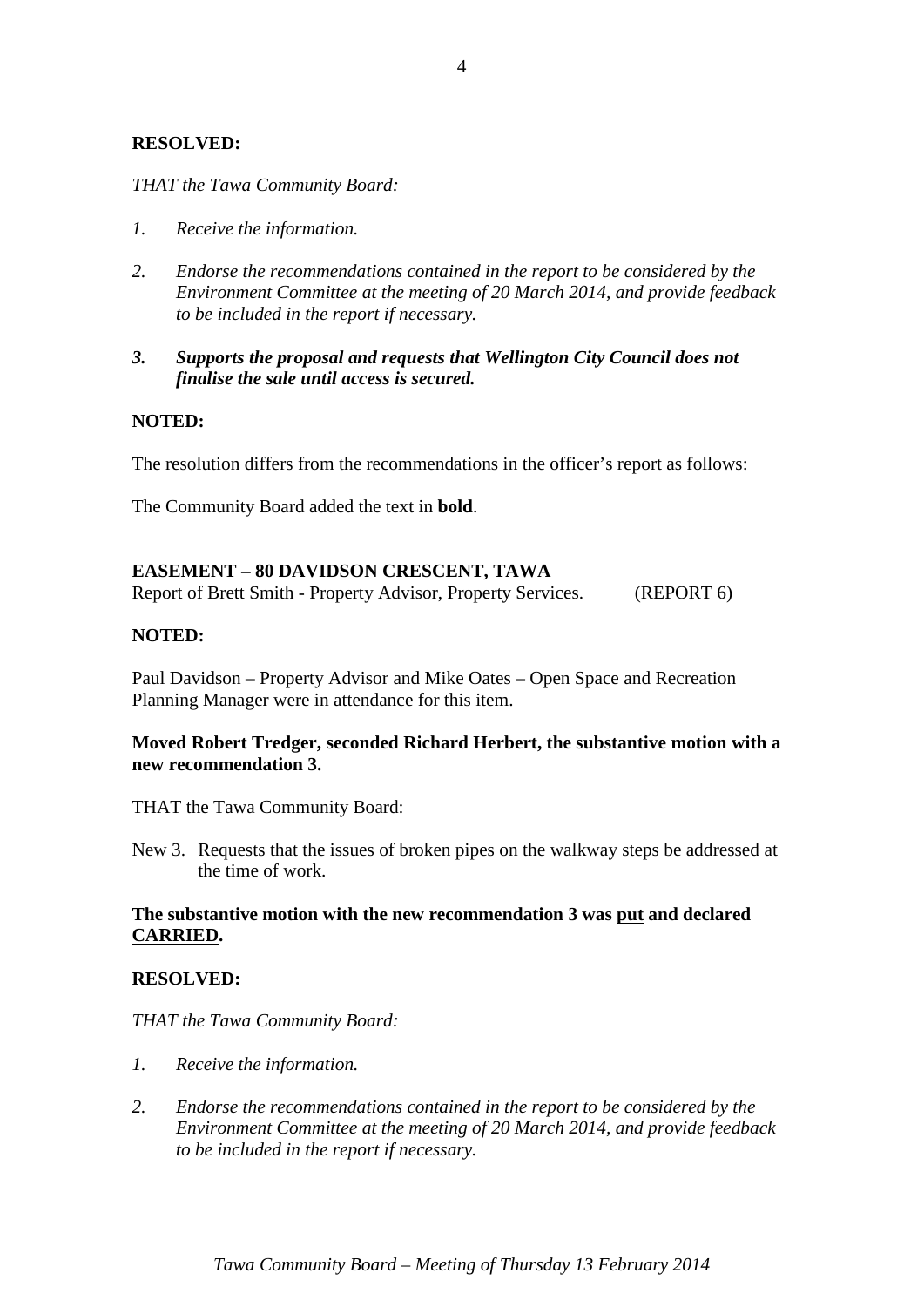## *3. Requests that the issues of broken pipes on the walkway steps be addressed at the time of work.*

## **NOTED:**

The resolution differs from the recommendations in the officer's report as follows:

The Community Board added the text in **bold**.

## **PARKS, SPORT AND RECREATION – UPDATE ON ACTIVITIES – 2ND QUARTER 2013/2014** Report of Julian Todd – Recreation Facilities Manager. (REPORT 7)

## **Moved Robert Tredger, seconded Councillor Sparrow, the substantive motion.**

**The substantive motion was put and declared CARRIED.**

## **RESOLVED:**

*THAT the Tawa Community Board:*

*1. Receive the information.*

## **MERVYN KEMP LIBRARY AND TAWA COMMUNITY CENTRE QUARTERLY REPORT 2ND QUARTER 2013/2014**

Report of Karl Gaskin – Team Leader, Wellington City Libraries and Community Spaces. (REPORT 8)

**Moved Robert Tredger, seconded Graeme Hansen, the substantive motion.**

**The substantive motion was put and declared CARRIED.**

## **RESOLVED:**

*THAT the Tawa Community Board:*

*1. Receive the information.*

## **TAWA COMMUNITY BOARD COMMUNITY PLAN** (ORAL REPORT)

## **NOTED:**

The Board had a discussion on how to progress the updating of the Community Plan. The Board would like to undertake a "drive around" the Tawa and then followed by a workshop to assist with the updating of the plan.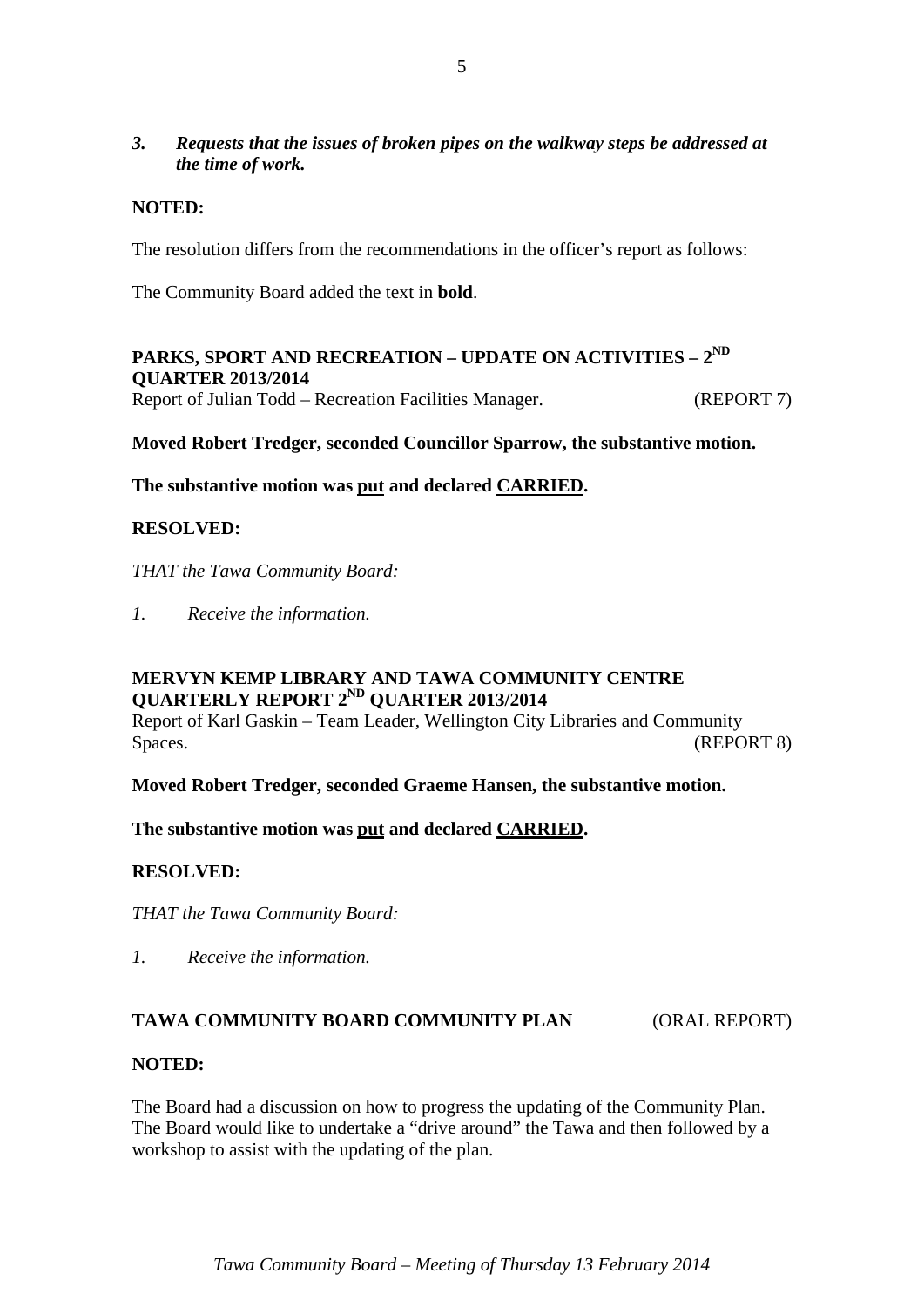## **2014/2015 DRAFT ANNUAL PLAN** (ORAL REPORT)

## **NOTED:**

The Board agreed that they would submit on the 2014/2015 Draft Annual Plan.

**Moved Robert Tredger, seconded Graeme Hansen, the motion that the Tawa Community Board delegate to Richard Herbert the authority to prepare and submit the Boards submission to the Wellington City Council 2014/2015 Draft Annual Plan and that the Board ratify the submission at its meeting on 13 March 2014.**

#### **The motion was put and declared CARRIED.**

## **RESOLVED:**

*THAT the Tawa Community Board* 

*1. Delegate to Richard Herbert the authority to prepare and submit the Boards submission to the Wellington City Council 2014/2015 Draft Annual Plan and that the Board ratify the submission at its meeting on 13 March 2014.*

## **GRAFFITI PAINT OUT DAY** (ORAL REPORT)

#### **NOTED:**

Richard Herbert advised that he had seen a project in Australia which was a community graffiti paint out day. He was wondering if it is something with which the Community Board could be involved.

#### **DISCRETIONARY FUND**

Report of Fiona Dunlop – Committee Advisor. (REPORT 12)

#### **Moved Robert Tredger, seconded Graeme Hansen, the substantive motion.**

**The substantive motion was put and declared CARRIED.**

## **RESOLVED:**

*THAT the Tawa Community Board:*

- *1. Receive the information.*
- *2. Agree to the expenditure of \$150.75 including GST from C590 for replacement pads for the defibrillator located at Unichem Drummonds Pharmacy in Tawa.*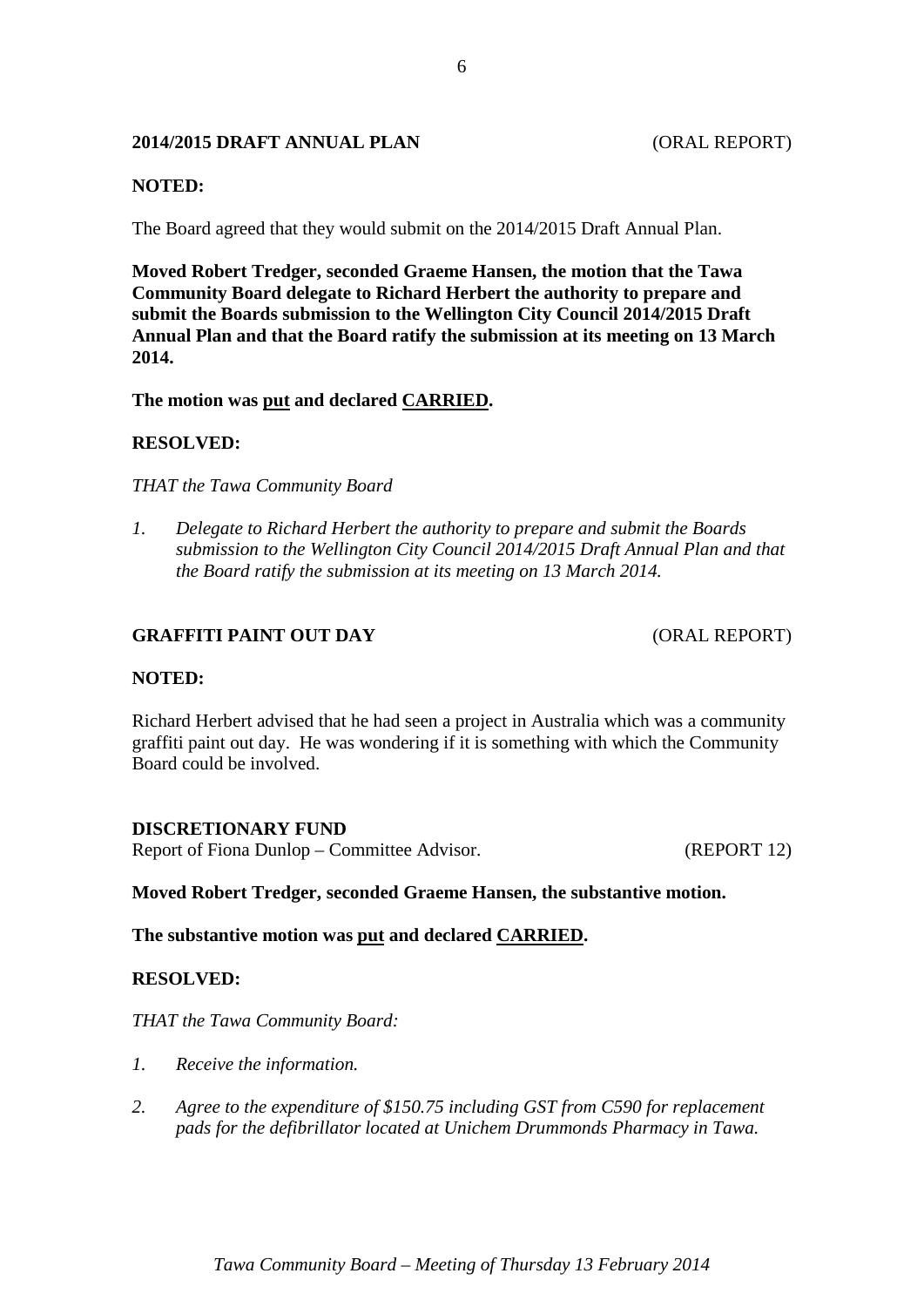## **COMMUNITY BOARDS EXECUTIVE COMMITTEE ZONE 4** (ORAL REPORT) **REPRESENTATIVE AND DEPUTY REPRESENTATIVE**

## **NOTED:**

The Board noted that Alistair Sutton had been elected as the Zone 4 representative and duly offered their congratulations to him.

## **NEIGHBOURS DAY 2014** (ORAL REPORT)

## **NOTED:**

Councillor Sparrow advised that planning for the event is underway and more than 20 streets in Tawa had indicated they were going to participate.

## **RESOURCE CONSENT APPROVALS AND APPLICATIONS – 1 DECEMBER 2013 TO 31 JANUARY 2014**

Report of Bill Stevens – Team Leader, Resource Consents, North and South.(REPORT 15)

## **Moved Robert Tredger, seconded Graeme Hansen, the substantive motion.**

## **The substantive motion was put and declared CARRIED.**

## **RESOLVED:**

*THAT the Tawa Community Board:*

*1. Receive the information.*

## **PARKS, SPORT AND RECREATION - ARTIFICIAL TURF** (ORAL REPORT)

#### **NOTED:**

The Chair and Board members who attended a meeting with Council Officers and Councillor Eagle on Wednesday 12 February updated those who were not present on the meeting. The Board appreciated the officers coming out to the meeting and the positiveness of the meeting.

## **REPORTS BACK FROM COMMITTEES AND COMMUNITY** (ORAL REPORT) **INVOLVEMENT**

## **NOTED:**

Margaret Lucas advised that she had been to the meeting with Officers and Councillors regard artificial turf.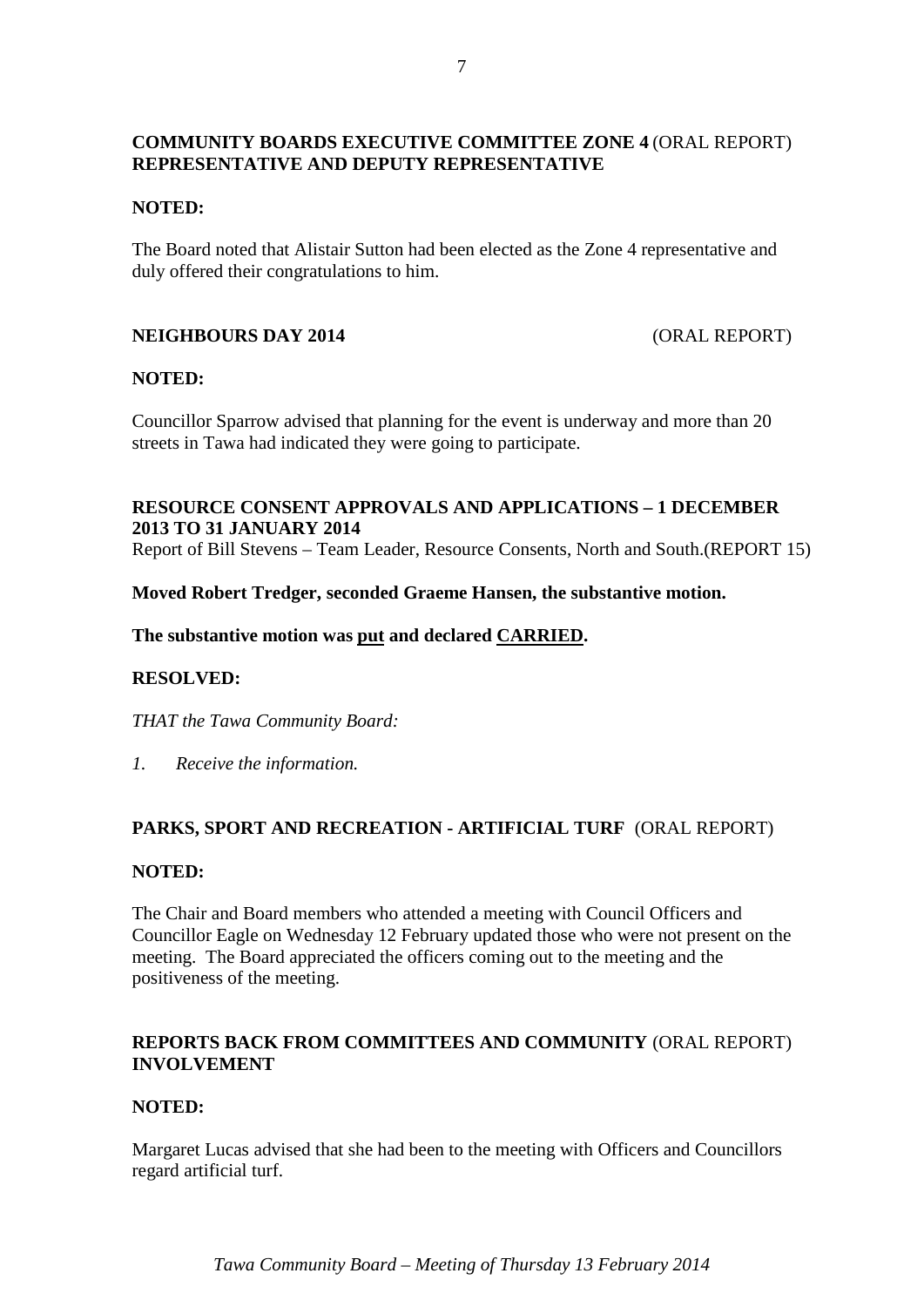Councillor Sparrow advised that he had been busy with Committee meetings, Neighbours Day, the Grenada/Petone road issue and the artificial turf.

Jack Marshall advised that he had reported the Youth Council Annual Report to the Governance, Finance and Policy Committee. He also advised that he has had positive feedback regarding the new playground in Grasslees Reserve.

Alistair Sutton advised that he had attended a meeting of the Community Board's Executive Committee and was updated on various aspects amendments to the Local Government Act.

Graeme Hansen advised that he had been to meetings with Council Officers on Roading and the Artificial Turf and residents affected by the proposed Grenada to Petone Link Road.

Robert Tredger advised that he had met with residents affected by the proposed Grenada to Petone Link Road.

## **FORWARD PROGRAMME**

Report of Fiona Dunlop – Committee Advisor. (REPORT 18)

**Moved Robert Tredger, seconded Jack Marshall, the substantive motion with additions as follows:**

## **Thursday 13 March 2014**

- **2014/2015 Draft Annual Plan Submission ratification**
- **NZTA Grenada to Petone Consultation**

**The substantive motion with additions was put and declared CARRIED.**

## **RESOLVED:**

*THAT the Tawa Community Board:*

- *1. Receive the information.*
- *2. Approve the work programme for the upcoming meetings.*

| <b>Thursday 13 March 2014</b>                       |
|-----------------------------------------------------|
| <b>Standing Items:</b>                              |
| Policing in Tawa                                    |
| <b>Community Speaker</b>                            |
| <b>Resource Consents</b>                            |
| <i><b>Upcoming Areas of Consultation</b></i>        |
| Reports back                                        |
| <b>Forward Programme</b>                            |
| Introduction to Tawa Community Grants Fund          |
| 2014/2015 Draft Annual Plan Submission ratification |
| <b>NZTA Grenada to Petone Consultation</b>          |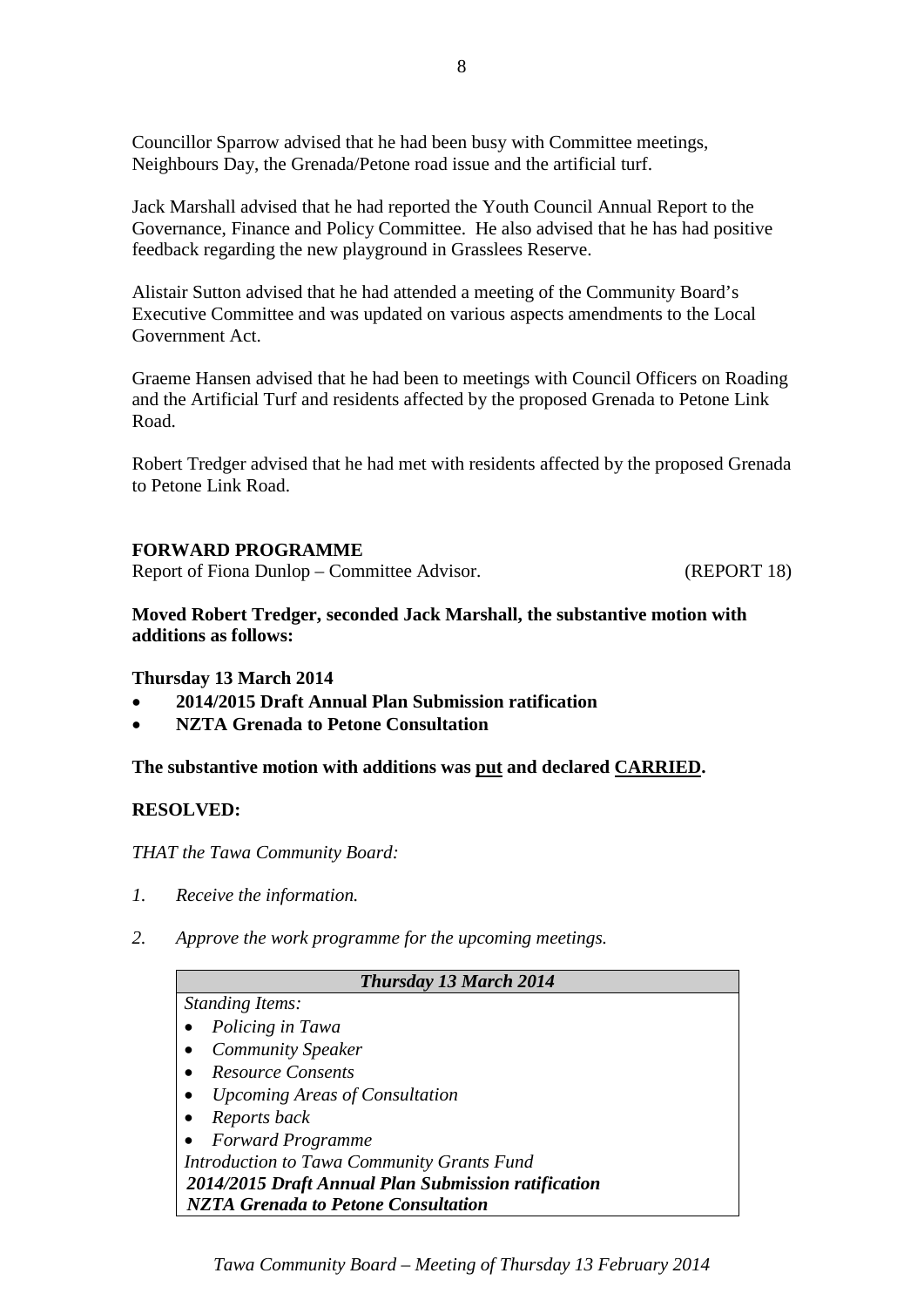| Thursday 10 April 2014                    |
|-------------------------------------------|
| <b>Standing Items:</b>                    |
| Policing in Tawa                          |
| <b>Community Speaker</b>                  |
| <b>Resource Consents</b>                  |
| <b>Upcoming Areas of Consultation</b>     |
| Reports back                              |
| <b>Forward Programme</b>                  |
| Thursday 8 May 2014                       |
| <b>Standing Items:</b>                    |
| Policing in Tawa                          |
| <b>Community Speaker</b>                  |
| <b>Resource Consents</b>                  |
| <b>Upcoming Areas of Consultation</b>     |
| Reports back                              |
| <b>Forward Programme</b>                  |
| Quarterly Reports (January to March 2014) |
| <b>Recreation Wellington</b><br>➤         |
| <b>Library and Community Centre</b><br>⋗  |
| Thursday 12 June 2014                     |
| <b>Standing Items:</b>                    |
| Policing in Tawa                          |
| <b>Community Speaker</b>                  |
| <b>Resource Consents</b>                  |
| <b>Upcoming Areas of Consultation</b>     |
| Reports back                              |
| <b>Forward Programme</b>                  |
| Thursday 10 July 2014                     |
| <b>Standing Items:</b>                    |
| Policing in Tawa                          |
| <b>Community Speaker</b>                  |
| <b>Resource Consents</b>                  |
| <b>Upcoming Areas of Consultation</b>     |
| Reports back                              |
| <b>Forward Programme</b>                  |
| <b>Thursday 14 August 2014</b>            |
| <b>Standing Items:</b>                    |
| Policing in Tawa                          |
| <b>Community Speaker</b>                  |
| <b>Resource Consents</b>                  |
| <b>Upcoming Areas of Consultation</b>     |
| Reports back                              |
| <b>Forward Programme</b>                  |
| Quarterly Reports (April to June 2014)    |
| <b>Recreation Wellington</b><br>≻         |
| Library and Community Centre              |
| <b>Thursday 11 September 2014</b>         |
| <b>Standing Items:</b>                    |